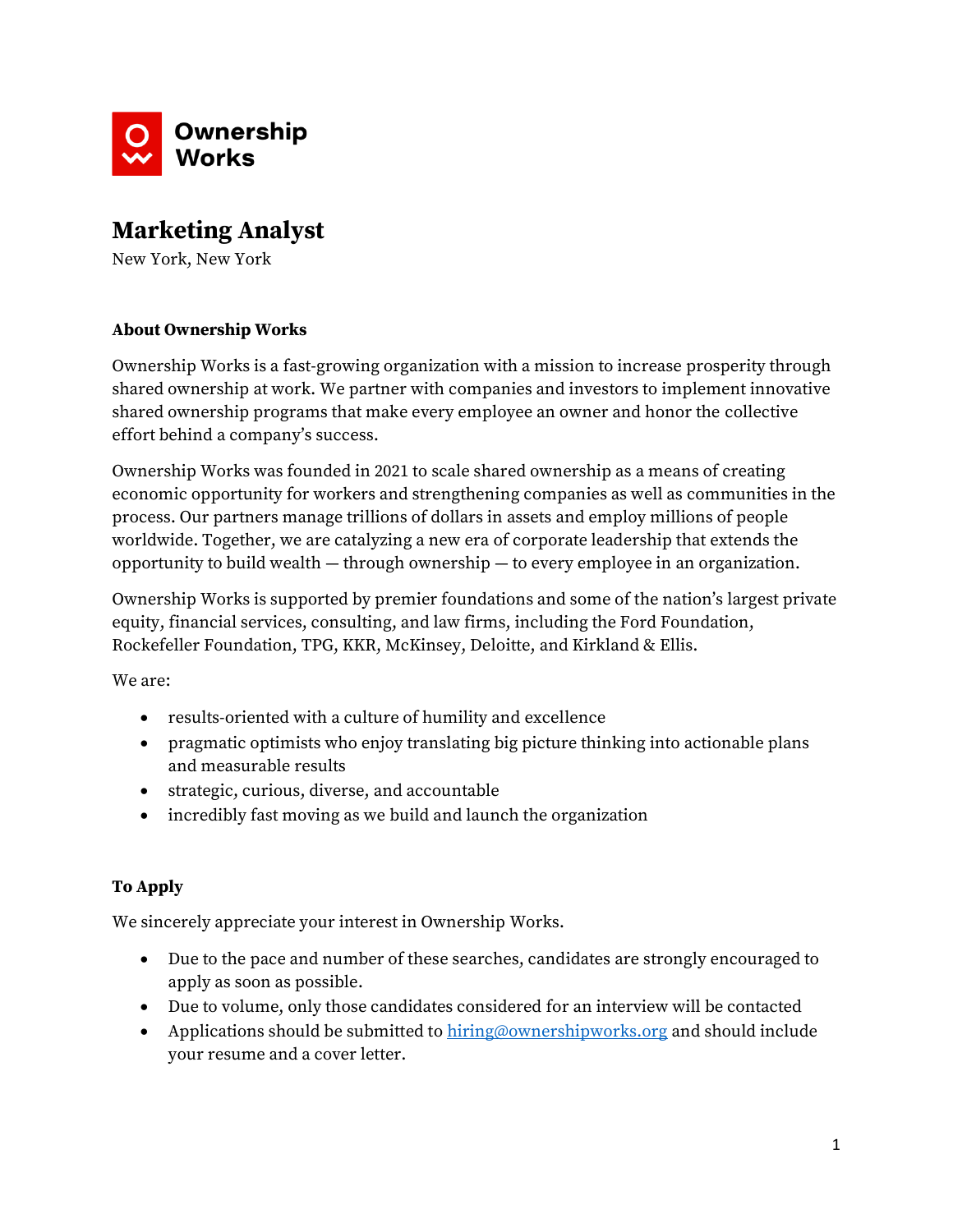### **About The Position**

Ownership Works is looking for a mission-driven marketing analyst to join its growing marketing team. This is an exciting opportunity for a self-starter who wants to leverage their passion, energy, and creativity to make a difference in the lives of thousands (and potentially millions) of hard-working people. The successful candidate will be passionate about marketing and storytelling and keen to build upon their excellent communication, analytical and project management skills to support an omni-channel marketing strategy.

## **Responsibilities**

- Support omni-channel marketing activities and campaigns from inception to execution and measurement
- Create and design PowerPoint presentations and marketing materials
- Measure and report on marketing channel performance
- Help monitor and amplify activity across Ownership Works' consortium of partners and companies
- Social media community management
- Measure ROI of campaigns to drive continual improvement
- Create engaging content for e-mail, social media, or the web
- Help field partner and client messaging and communications requests as needed
- Conduct research across the nonprofit, ESG and financial services spaces as needed
- Research and implement marketing tools to support efficiencies (automation software, social media scheduling etc.)
- Support annual reporting and storytelling across marketing and development audiences
- Work closely with development to create and refine materials for various donor types
- Other administrative support projects as needed

## **Requirements and skills**

- 2-3 years of work experience in marketing, communications, PR or mission-driven organizations
- Impeccable writing and editing skills
- Ability to advance multiple projects and deliverables
- Degree in marketing, communications, or relevant field preferred
- Strong analytical skills
- Expertise in Google analytics and Adobe creative suite a plus
- A commitment to excellence in all aspects of job performance
- Highly responsive, accountable and collaborative